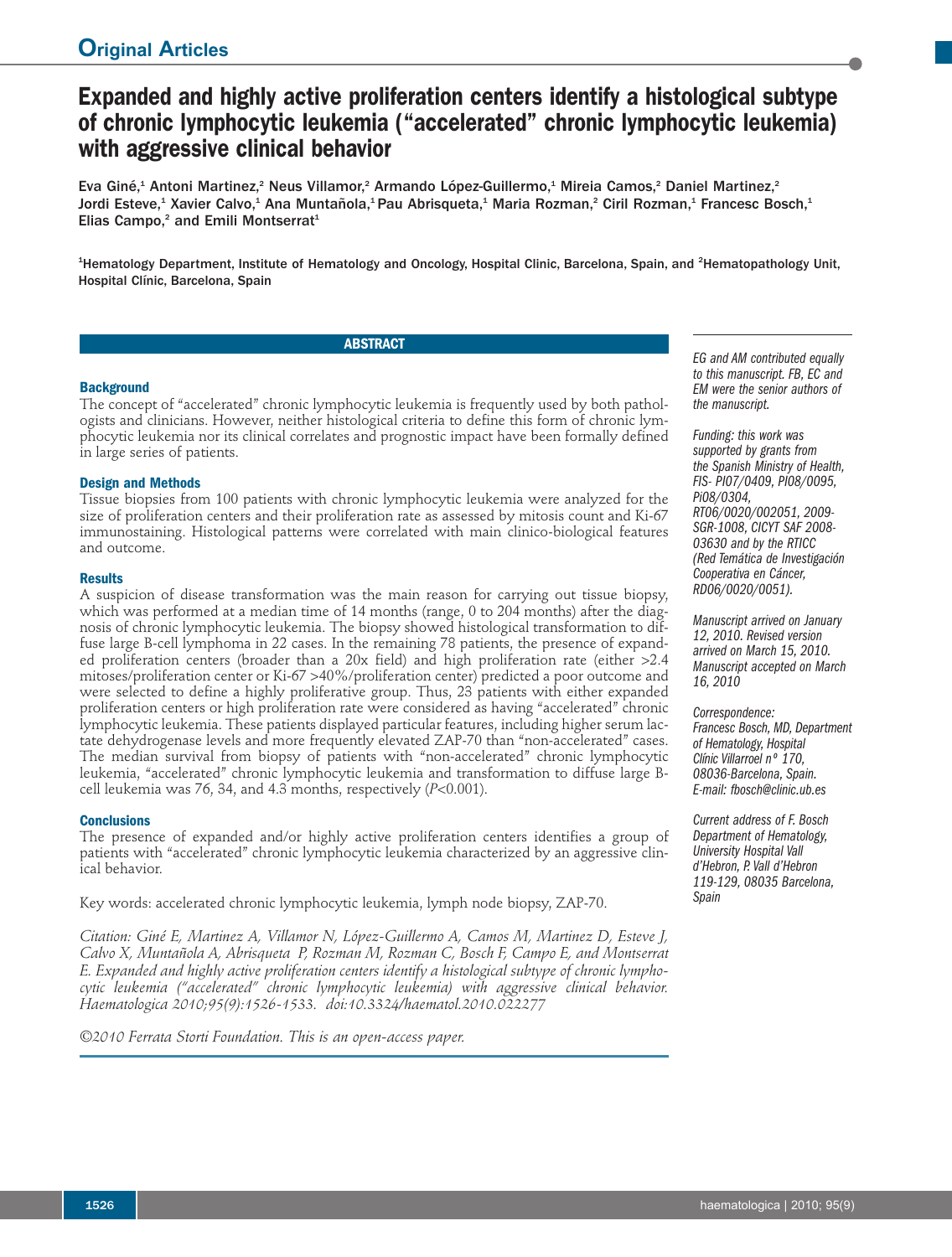#### **Introduction**

Chronic lymphocytic leukemia (CLL) is the most frequent form of leukemia in western countries and is considered to be mainly due to the accumulation of neoplastic CD5+ B lymphocytes with a typical CD19+ , CD23+ immunophenotype. 1,2 According to the World Health Organization classification<sup>3</sup> CLL and small lymphocytic lymphoma are considered to be the same disease, primarily involving peripheral blood in the case of CLL and lymph nodes in small lymphocytic lymphoma. A number of parameters, particularly disease stage, lymphocyte doubling time, immunoglobulin heavy chain (*IGVH*) mutational status, ZAP-70 expression and cytogenetics allow the prognosis of the disease to be established at diagnosis. 2,4-6 During the course of the disease, refractoriness to treatment indicates a poor prognosis. Likewise, disease transformation implies a very short survival.

Although considered as a cumulative rather than a proliferative CD5+ B-cell neoplasm, CLL cells have a proliferation rate higher than previously recognized, particularly in the lymphoid tissues. $^{1,7}$  Enlarged nodes from patients with CLL show effacement of the lymphoid architecture with a pseudofollicular pattern of pale areas on a dark background of small cells. These pale areas correspond to proliferation centers<sup> $7-10$ </sup> and are predominantly composed of clusters of prolymphocytes and paraimmunoblasts. Proliferation centers contain numerous T cells, most of which are CD4+ , and in some cases a fine network of dendritic cells. <sup>11</sup> Notably, as compared to the non-proliferation center component of CLL, cells clustered in the proliferation centers have increased expression of the proliferationassociated markers Ki-67 and CD71, co-expression of survivin and BCL-2 and also higher expression of CD20, CD23, and MUM1/IRF-4. $^{11-18}$ 

The histology of lymph nodes in CLL is heterogeneous and the relationship between different histological patterns and clinical outcome has been poorly studied. 8-10,12,18-

The main reason for this is that tissue biopsy is not a standard procedure in the diagnostic work-up of patients with CLL. The commonest reason for performing a biopsy is to rule out histological transformation. In general, two major histological patterns in lymph nodes of patients with CLL have been recognized: typical CLL involvement and transformation of CLL to diffuse large B-cell lymphoma (DLBCL). However, the existence of other, not clear-cut histopathological patterns not pertaining to these two broad categories has been known for many years; $^{\scriptscriptstyle 10}$ these patterns are poorly characterized and belong to a kind of "gray zone" in the histopathology of CLL. Although the term "accelerated" CLL is frequently used to describe most of these cases, no histological criteria for identifying this form have yet been proposed and its biological background and clinical significance are largely unknown. In the present study we report criteria to identify "accelerated" CLL, its clinical correlates and prognostic impact.

#### **Design and Methods**

# *Patients and samples*

From January 1990 to December 2008, 146 patients fulfilling the diagnostic criteria of CLL according to National Cancer Institutesponsored Working Group guidelines<sup>21,22</sup> underwent a tissue biop-

sy (except bone marrow). These cases represented 24% of the 616 patients diagnosed with CLL during this period in our institution. One hundred patients with biopsies available for pathological review were the basis of this study. Forty-six patients were not included in the study for various reasons: the biopsy was too small to allow a histological review or immunohistological analysis (31 cases), incidental diagnosis of CLL in patients with solid tumors (3 cases), composite lymphomas (3 cases), transformation to prolymphocytic leukemia (2 cases), T-cell lymphomas (2 cases) and Hodgkin's lymphoma (5 cases). The tissue analyzed was lymph node in 89 cases, spleen in 1, Waldeyer's ring in 1 and different extranodal tissues in 9.

The following biological and clinical data of each patient were evaluated and recorded both at diagnosis and at the time of the tissue biopsy: age, gender, performance status (according to the Eastern Cooperative Oncology Group [ECOG] scale), presence of B-symptoms, presence of splenomegaly or hepatomegaly, extranodal involvement, hemoglobin concentration, white blood cell count, lymphocyte count, lymphocyte doubling time, platelet count, serum albumin, lactate dehydrogenase (LDH), and  $\beta$ 2microglobulin levels, Rai's and Binet's staging systems, degree of lymphocytic bone marrow infiltration, ZAP-70 and CD38 expression, *IGVH* mutational status and fluorescence *in situ* hybridization (FISH) analysis for recurrent genetic abnormalities in CLL. Moreover, treatment-related variables (type of treatment and response to therapy) and the M.D. Anderson score for Richter's syndrome<sup>23</sup> were also recorded and evaluated.

FISH studies were performed on peripheral blood lymphocytes with the LSI p53/LSI ATM and LSI D13S319/LSI 13q34/CEP 12 Multicolor Probe Sets provided by Vysis (Downers Grove, IL, USA) using defined cut-off levels.<sup>5</sup> ZAP-70 expression was assessed in peripheral blood samples by flow cytometry (42 cases) or by immunostaining in lymph nodes (23 cases) as previously described, with 95% concordance between the two methods. 4,24 CD38 expression was analyzed by flow cytometry in peripheral blood and considered as increased when equal to or greater than 30%. The mutational status of the *IGVH* genes was analyzed in 27 cases following protocols described elsewhere. 4 Clonality was assessed by studying immunoglobulin heavy chain gene rearrangement from peripheral blood and paraffin-embedded tissue samples following BIOMED-2 protocols in 12 patients. 25

#### *Histological analyses*

Tissue samples were analyzed for the presence and size of proliferation centers, and for proliferation status as assessed by the mitotic index and Ki-67 immunostaining. Histological review was performed by three investigators (AM, DM, EC) blinded to clinical records. The samples were examined in a BX51 Olympus microscope (Olympus Tokio, Japan) with a 20x objective Plan CN20x/0.40 and an ocular WHN 10x/22. Immunostaining was performed on formalin-fixed, paraffin-embedded tissue sections with p27 (1B4, Novocastra, Newcastle Upon Tyne, UK), Ki-67 (Mib1, Dako, Glostrup, Denmark), and p53 (DO7, Dako) in an automated immunostainer (BondMax, Vision BioSystems, Mount Waverley, Australia).

Proliferation centers were defined as pale areas containing large cells, prolymphocytes and paraimmunoblasts, surrounded by a dark background of small lymphocytes. Proliferation centers were also identified and delineated by the fact that they did not stain with p27. <sup>26</sup> Proliferation centers were arbitrarily considered as expanded when any of the major dimensions of two or more of the centers exceeded a 20x power field, which is approximately equivalent to an area of 0.95 mm<sup>2</sup> in the microscope used to evaluate the samples. Proliferation within the proliferation centers was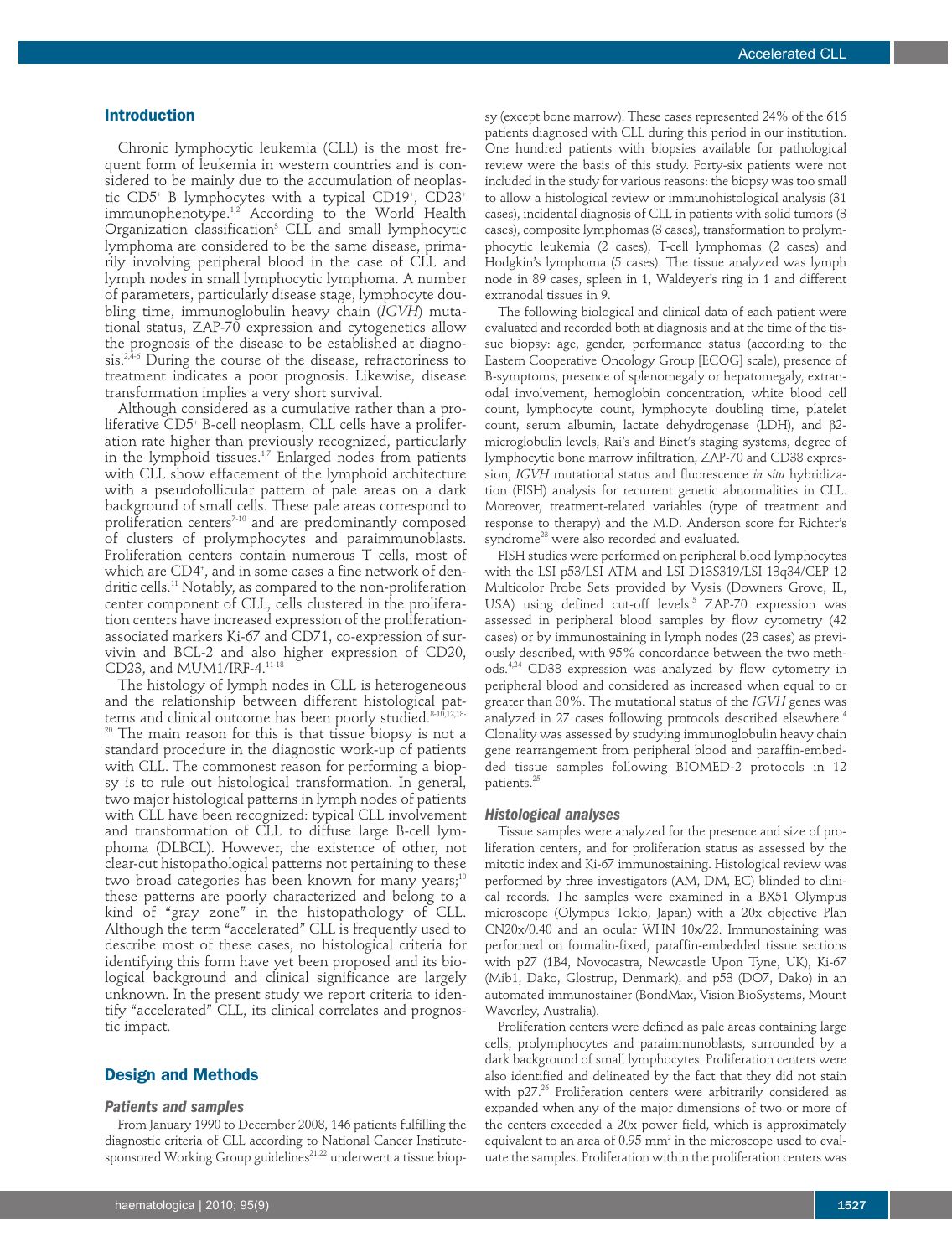determined by both mitotic count and Ki-67 immunostaining and quantified in eight to ten proliferation centers per case. In addition, global Ki-67 and p53 were quantified in eight to ten 40x high power fields (*hpf*) randomly selected in the whole tissue section that included both proliferation centers and areas of the small cell component. The threshold for considering p53 staining as positive was 30%.

The diagnosis of transformation to diffuse large cell lymphoma was based on the World Health Organization 2008 criteria. <sup>3</sup> Ki-67 and p53 immunostaining was performed in cases of transformation and analyzed separately.

#### *Statistical analysis*

The correlation between different clinical and biological variables and the histological pattern was examined by means of Fisher's exact test or non-parametric tests when necessary.

Parameters obtained in the histological analysis, namely the size of proliferation centers and the proliferation index, were correlated with patients' survival. To select the optimal cut-off of the quantitative histological variables (mitotic index and Ki-67 expression) for predicting survival, a maximally selected rank statistics test was performed using the Maxstat package (R statistical package, v. 2.8.1, Vienna, Austria) $^{27}$  and the cut-off was ultimately delimitated by the Kaplan and Meier method. <sup>28</sup> To minimize a possible selection bias, survival was calculated from the time of biopsy and analyzed according to the method described by Kaplan and Meier and the curves compared by the log-rank test.<sup>29</sup> All prognostic variables in the univariate analysis for which a sufficient number of cases was available were included in the multivariate analysis using a stepwise proportional hazard Cox regression model. <sup>30</sup> All statistical tests were two-sided and the level of statistical significance was 0.05.

#### **Results**

#### *Patients and tissue biopsies*

The main initial clinico-biological characteristics of the patients are detailed in Table 1. The median age at diagnosis was 59 years old. Forty-six per cent of patients were in Binet stage B or C and 10% in Rai stage III-IV. The proportion of patients with increased ZAP-70 (≥20%) and CD38 (≥30%) expression was 67% and 74%, respectively. Fortyfour patients were treated immediately after diagnosis and 50 additional cases required treatment during evolution with an overall median time to progression of 5 months (range, 0 to 112 months).

The reason for performing a tissue biopsy in 73 patients was the clinical suspicion of transformation to aggressive lymphoma (i.e. general symptoms, rapid lymph node enlargement, bulky extranodal involvement or increasing serum LDH levels). Other reasons for carrying out a biopsy were the diagnostic work-up of a lymphoproliferative disorder without overt peripheral blood involvement (12 cases), re-assessment of the disease before treatment (9 cases) and biopsies routinely obtained during surgical procedures (6 cases). The median time from diagnosis to biopsy was 14 months (range, 0 to 204 months) and the median survival from the time of tissue biopsy was 49 months (95% confidence interval [95% CI]: 24 to 74 months). The clinical features and outcomes of patients with CLL who did not undergo biopsy (median overall survival, 154 months) were more favorable than those who did have a biopsy (median overall survival, 90 months) (*detailed data not shown*).

#### *Impact of expanded and highly active proliferation centers on the patients' outcome*

Among the 100 patients included in this series, the diagnosis of CLL was established in 78 cases, whereas the remaining 22 patients were diagnosed as having transformation into DLBCL (DLBCL-t).

In the 78 cases included in this study not showing disease transformation to DLBCL, proliferation centers were observed in 69 and were absent in 9. In the latter, isolated prolymphocytes and paraimmunoblasts could be recognized at high magnification and corresponded to the diffuse CLL pattern described by K. Lennert. 10,31 These cases (n=9) did not exhibit other particular histological or clinical features.

Overall, 22 cases (28%) showed expanded and confluent proliferation centers broader than a 20x field. The median number of mitoses per proliferation center was 0.9 (range, 0 to 12 mitoses) and the median Ki-67 proliferation index per proliferation center was 10% (range, 0 to 75%). The median Ki-67 in the whole tissue section was 2% (range, 0 to 30%). In addition, p53-positive immunostaining was observed in 5% of the samples.

The following histological features were analyzed for their relation to the patients' survival: presence of two or more expanded and confluent proliferation centers, mitotic index, Ki-67 expression inside proliferation centers and global Ki-67 expression. Patients with expanded and con-

Table 1. Initial characteristics of 100 patients with chronic lymphocytic leukemia.

| <b>Parameters</b>                              | <b>Number</b>        |
|------------------------------------------------|----------------------|
| Median age (range), years                      | 59 (24-85)           |
| Gender                                         | 58M/42 F             |
| ECOG score $\geq 2$                            | 6(6%)                |
| <b>B</b> symptoms                              | 12(12%)              |
| <b>Bulky</b> disease                           | 7(7%)                |
| <b>Binet stage</b>                             |                      |
| A                                              | 54 (54%)             |
| B<br>$\overline{C}$                            | 39 (39%)             |
|                                                | 7(7%)                |
| Rai stage                                      |                      |
| $\theta$<br>$I-II$                             | 24 (24%)<br>66 (66%) |
| $III$ - $IV$                                   | $10(10\%)$           |
| Increased serum LDH*                           | 19 (22%)             |
| Increased $\beta$ 2-microglobulin <sup>*</sup> | 28 (38%)             |
| ZAP-70 $(\geq 20\%)$ *                         | 42 (67%)             |
| CD38 $(\geq 30\%)$ *                           | 45 (74%)             |
| Cytogenetics*                                  |                      |
| $13q-$                                         | 16(43%)              |
| $11q-$                                         | 7(19%)               |
| $17p-$                                         | 11(30%)              |
| $+12$                                          | 18 (48%)             |
| IGVH mutational status (unmutated> 98%)*       | 23 (85%)             |
| First-line treatment $(n=92)$                  |                      |
| Alkylators                                     | 38 (41%)             |
| Purine analogs                                 | 34 (37%)             |
| CHOP regimen                                   | 18 (20%)             |
| Others                                         | 2(2%)                |

*M: male; F: female.\* Available in 88,74,63,61,37 and 27 patients,respectively.*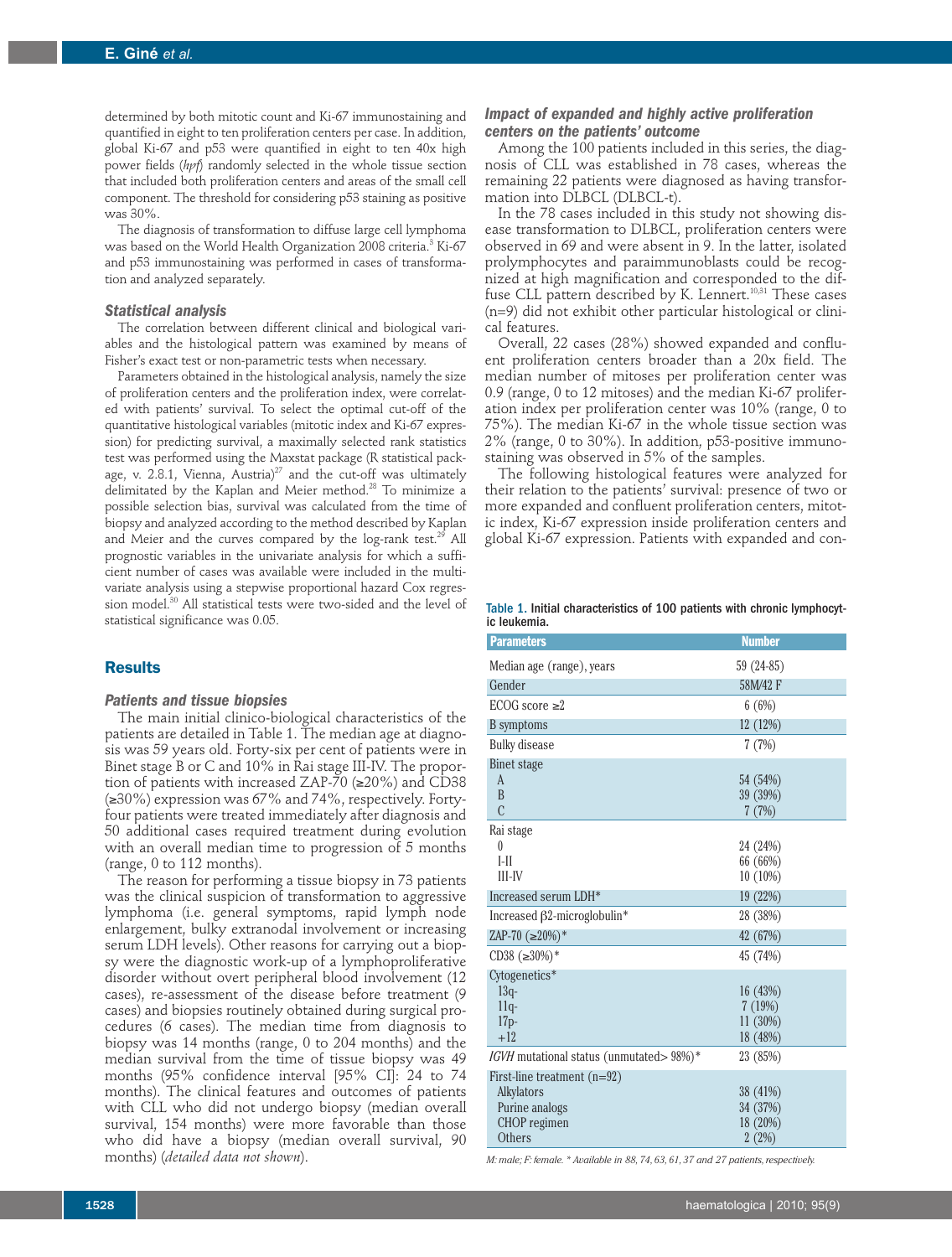fluent proliferation centers broader than a 20x field (n=22) had a shorter survival than those with small or absent proliferation centers (hazard ratio [HR] 2.72, 95% CI 1.47- 5.04; *P*=0.001) (Figure 1A). Moreover, patients with a mitotic index greater than 2.4 (n=14) had a shorter survival than patients with 2.4 or fewer mitoses (HR 2.31, 95% CI 1.1-4.5; *P*=0.016) (Figure 1B). In addition, patients with 40% or less Ki-67 expression inside proliferation centers lived longer than patients with greater than 40% Ki-67 expression (n=6) (HR 3.36, 95% CI 1.27-8.87; *P*=0.014) (Figure 1C). Global Ki-67 expression analysis did not yield a significant cut-off for survival. Among patients with expanded proliferation centers, 65% had either a mitotic rate greater than 2.4 or Ki67 expression greater than 40% within the proliferation centers.

Patients with any of the histological parameters with adverse prognosis, namely expanded proliferation centers, a mitosis count greater than 2.4 or Ki67 expression greater than 40% per proliferation center, were considered as having "accelerated" CLL (n=23). The remaining patients with no adverse histological features were considered as having "non-accelerated" CLL (n=55). The main histological features of patients with "non-accelerated" CLL, "accelerated" CLL, and DLBCL-t are summarized in Table 2. Representative histological images are shown in Figure 2. Among other histological variables studied, the global Ki-67 immunostaining was higher in DLBCL-t than in "accelerated" CLL and "non-accelerated" CLL (mean  $\pm$  SD of Ki-67: 68%±14% *versus* 12%±8.5% *versus* 2%±2.4%, respectively; *P*=0.001). In addition, immunostaining for p53 was positive in 67%, 18% and 2% of patients with DLBCL-t, 'accelerated" CLL and "non-accelerated" CLL, respectively (*P*<0.0001).

#### *Analysis of clonality*

To ascertain whether tissue samples of "accelerated" CLL were clonally related to the CLL neoplastic lymphocytes from peripheral blood, *IGVH* rearrangement was analyzed in eight patients. The same kind of analysis was also performed in four patients with DLBCL-t. All patients with "accelerated" CLL showed the same clonal rearrangement in tissue and peripheral blood. In contrast, one out of four DLBCL-t had clonally unrelated disease.

#### *Clinico-biological features and outcome of "accelerated" chronic lymphocytic leukemia*

The main characteristics of the patients at the time of tissue biopsy are listed in Table 3. Patients with "accelerated" CLL had similar characteristics to those with "non-accelerated" CLL cases with regard to the presence of B symptoms, performance status, bulky disease or clinical stage. However, patients with "accelerated" CLL" had higher serum LDH levels and more elevated ZAP-70 expression (*P*<0.01), than patients with "non-accelerated" CLL.

On the other hand, patients with DLBCL-t more frequently had a poor performance status and B symptoms than did patients with "accelerated" or "non-accelerated" CLL. It is of note that in nine out of 22 cases (41%) with DLBCL-t, disease transformation was diagnosed in an extranodal site, whereas in patients with CLL (either "accelerated" or "non-accelerated") only one extranodal case (breast mass) was observed (*P*<0.001). Serum LDH levels were found to increase progressively from "nonaccelerated" CLL to "accelerated" CLL and to DLBCL-t

|  | Table 2. Histological characteristics of "non-accelerated", "accelerat- |  |  |
|--|-------------------------------------------------------------------------|--|--|
|  | ed" chronic lymphocytic leukemia and DLBCL-t cases.                     |  |  |

| <b>Features</b>                                               | Non-accelerated<br>$CLL$ (n=55)               | <b>Accelerated</b><br><b>CLL (n=23)</b> | <b>DLBCL-t</b><br>$(n=22)$ |
|---------------------------------------------------------------|-----------------------------------------------|-----------------------------------------|----------------------------|
| <b>Proliferation centers</b><br>Absent<br>Small<br>Expanded   | 9(16%)<br>46 (84%)<br>$\theta$                | $\theta$<br>1(4%)<br>22 (96%)           | NA                         |
| Mitoses/PC*<br>Median (range)<br>2.4<br>>2.4                  | $0.4(0-2.4)$<br>46 (100%)<br>$\left( \right)$ | $2.5(1-12)$<br>6(27%)<br>16 (73%)       | <b>NA</b>                  |
| Ki67/PC (%) <sup>+</sup><br>Median (range)<br>≤40%<br>$>40\%$ | $5(0-30)$<br>39 (100%)<br>0                   | $35(3-75)$<br>16 (73%)<br>6(27%)        | NA                         |
| Ki $67$ global $(\%)$<br>Median (range)                       | $1(0-10)$                                     | $13(5-30)$                              | $70(50-90)$                |

*PC: proliferation center; DLBCL-t: diffuse large B cell lymphoma transformation; NA: not apply;\*evaluable in 69 cases; † evaluable in 61 cases.*



Figure 1. Survival from the time of tissue biopsy of patients with non-transformed CLL according to the characteristics of proliferation centers (PC): (A) presence of expanded PC broader than a 20x field (17 *versus* 75 months, PC broader than a 20x field *versus* PC not broader than a 20x field, respectively; *P*=0.001); (B) >2.4 mitoses per PC (34 *versus* 75 months, >2.4 mitoses/PC *versus* ≤2.4 mitoses/PC, respectively; *P*=0.016); (C) >40% Ki-67 positivity per PC (11 *versus* 68 months, >40%/PC *versus* ≤40%/PC, respectively; *P*=0.014).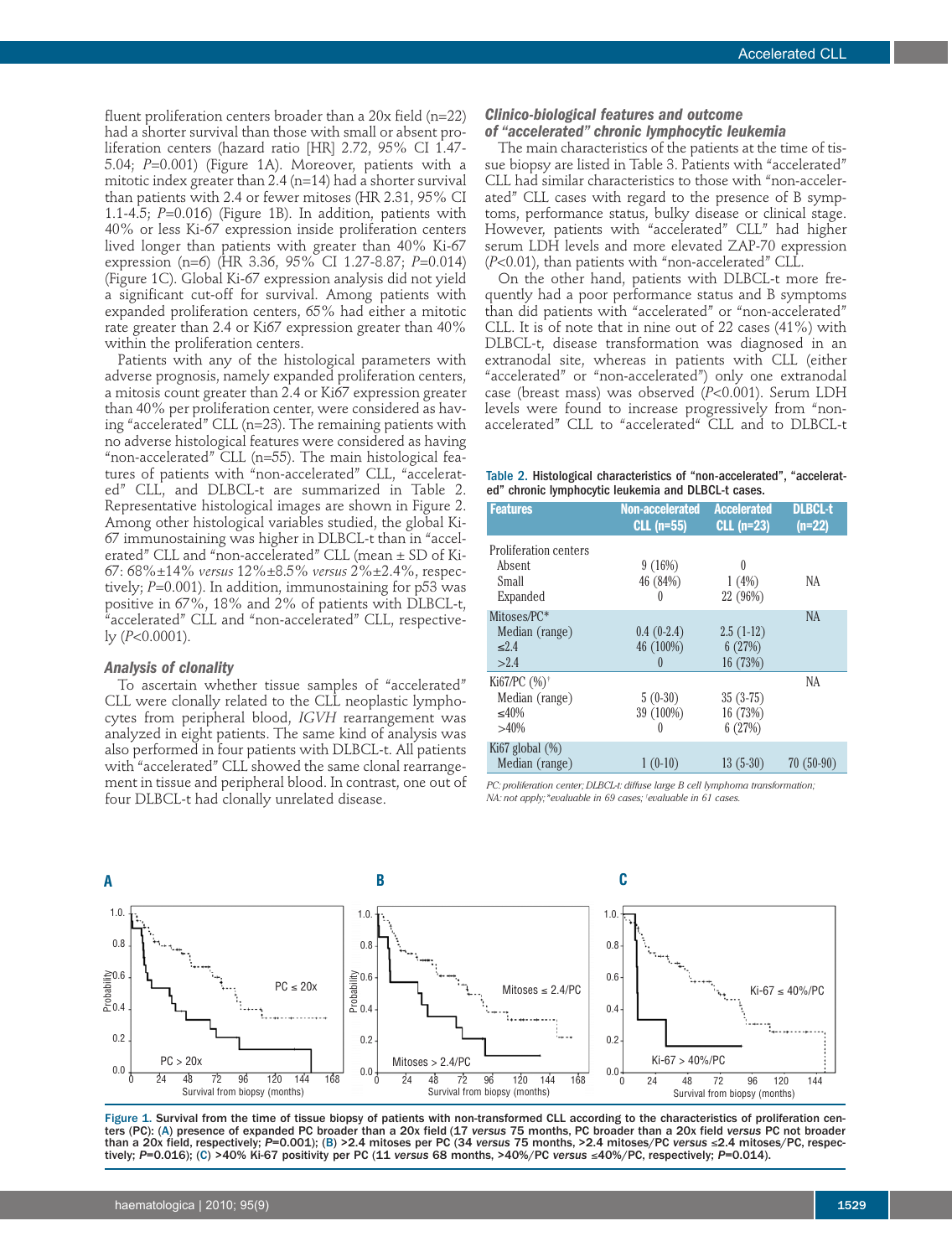

Figure 2. (A-D-G-J). A representative case of lymph node involvement by chronic lymphocytic leukemia. (A) At low magnification the tumor shows the typical biphasic growth pattern with dark areas representing the small lymphocytic component and the clear areas corresponding to small proliferation centers (PC) (hematoxylin-eosin stain, Olympus DP70, X10). (D) The PC are small (lesser than 20x) and contain some large prolymphocytic cells. Scattered mitoses may also be seen (hematoxylin-eosin stain, Olympus DP70, X20). PC are highlighted by negative staining with p27 (G), and low Ki-67 labeling index (J). (B-E-H-K): A representative CLL case with expanded proliferation centers (B, E) wider than a 20x field. PC are highlighted by negative staining with p27 (H). The mitotic count as well as the Ki-67 index (K) is high. (C-F-I-L): Representative sections of DLBCL transformation of a CLL case. (C) Partial involvement of the lymph node by a diffuse proliferation (bottom) of large immunoblastic cells (F). p27 is negative in the tumor cells (I) that shows a very high proliferative rate (L).

|  | Table 3. Main features of patients at biopsy according to histological findings. |  |  |  |  |  |  |
|--|----------------------------------------------------------------------------------|--|--|--|--|--|--|
|--|----------------------------------------------------------------------------------|--|--|--|--|--|--|

| <b>Characteristics</b>                        | <b>Non-accelerated CLL (n=55)</b> | <b>Accelerated CLL (n=23)</b> | <b>DLBCL-t (n=22)</b> |
|-----------------------------------------------|-----------------------------------|-------------------------------|-----------------------|
| Median age (range), years                     | $61(34-85)$                       | 59 (34-84)                    | $63(39-83)$           |
| Gender                                        | 34M/21 F                          | 11M/12 F                      | 13M/9 F               |
| $ECOG \geq 2$                                 | 8(17%)                            | 4 (20%)                       | 7(41%)                |
| B symptoms                                    | 11 (22%)                          | 3(16%)                        | 8(44%)                |
| <b>Bulky</b> disease                          | 12 (22%)                          | 3(14%)                        | 5(28%)                |
| <b>Binet stage</b>                            |                                   |                               |                       |
| A                                             | 19 (39%)                          | 7(35%)                        | 3(18%)                |
| B                                             | 19 (39%)                          | 4(20%)                        | 6(35%)                |
| $\mathcal{C}$                                 | 11 (22%)                          | 9(45%)                        | 8(47%)                |
| Rai stage                                     |                                   |                               |                       |
| $0*$                                          | 1(2%)                             |                               | 2(13%)                |
|                                               | 24 (49%)                          | 6(30%)                        | 3(17%)                |
| $\mathbf{I}$                                  | 12 (25%)                          | 5(25%)                        | 3(17%)                |
| III                                           | 6(12%)                            | 4(20%)                        | 3(17%)                |
| IV                                            | 6(12%)                            | 5(25%)                        | 6(36%)                |
| Extranodal involvement                        | 1(0.01)                           | $0^{\dagger}$                 | 9(41%)                |
| LDH $(>450$ UI/L)                             | 19 (38%)                          | $16(73%)$ <sup>†</sup>        | 12(71%)               |
| $\beta$ 2-microglobulin (>2.3 mg/dl)          | 21 (48%)                          | 11(69%)                       | 7(70%)                |
| IGVH mutational status (unmutated> 98%)       | 10(77%)                           | $7(100\%)$                    | 6(86%)                |
| ZAP-70 $(\geq 20\%)$                          | 19 (53%)                          | $16(89%)$ <sup>†</sup>        | 7(78%)                |
| Prior therapies                               |                                   |                               |                       |
| 0                                             | 39 (74%)                          | $10(45\%)$ <sup>†</sup>       | 5(25%)                |
|                                               | 4(7%)                             | 5(23)                         | 5(25%)                |
| >1                                            | 10(19%)                           | 7(32%)                        | 10 (50%)              |
| Resistance to the last treatment <sup>1</sup> | 4 (29%)                           | 6(50%)                        | 5(33%)                |

DLBCLI: Diffuse large B-cell lymphoma transformation. \* corresponding to abdominal mass.  $\frac{m}{2}$  % of previously treated patients. Significant P values for accelerated versus non-accelerated cases (1): increased serum LDH (P=0.01), elevated ZAP-70 (P=0.014) and ≥1 lines of treatment (P=0.032). Significant P value for accelerated versus DLBCL-t (1) cases: *extranodal involvement (P=0.0006)*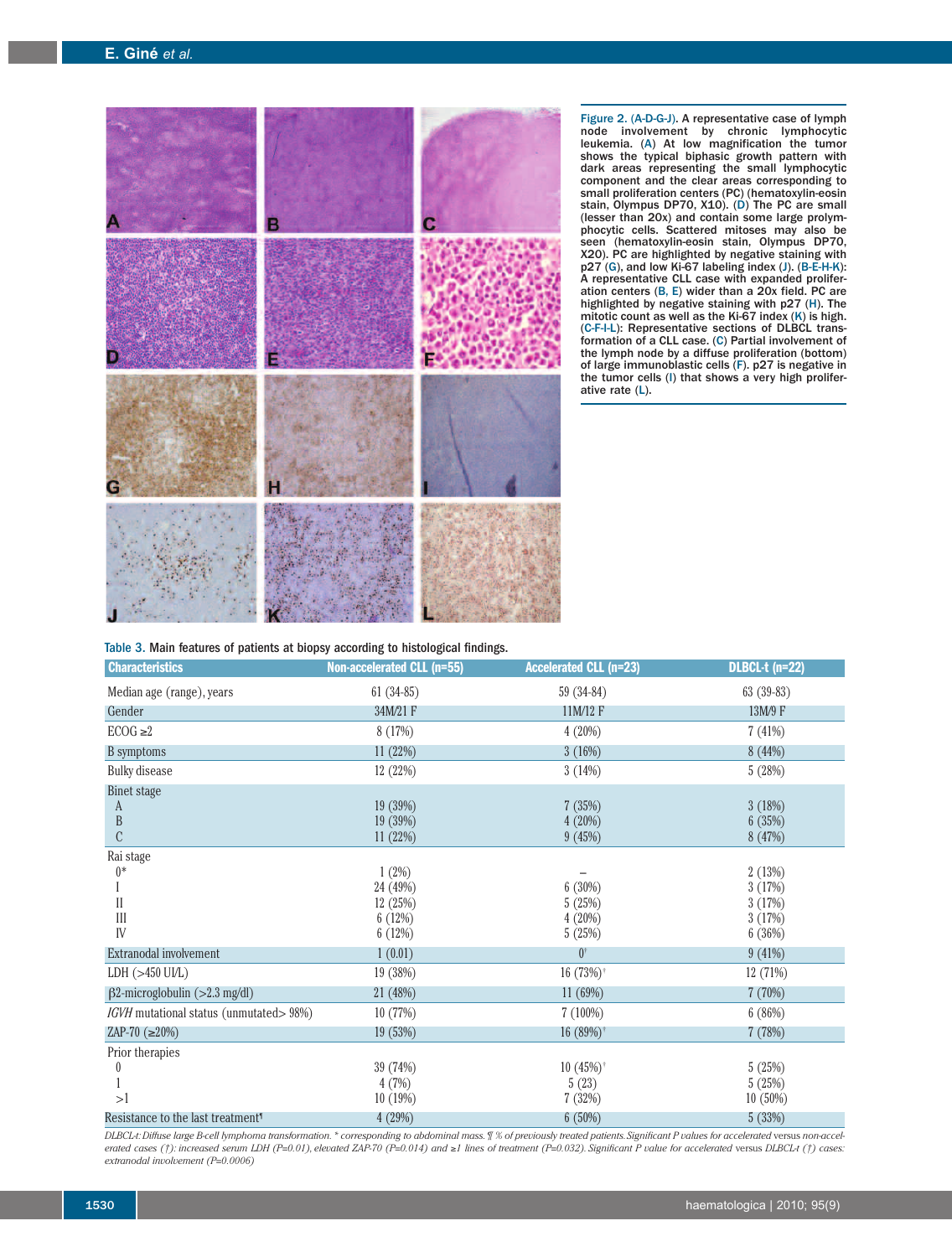(mean values ± SD in IU/L: 455±194 *versus* 543±198 *versus* 820±538, respectively; *P*=0.008). Among the three histological groups, no differences in the distribution of poor risk cytogenetic alterations (17p and 11q deletions) were observed.

Time from diagnosis to tissue biopsy was longer in patients with DLBCL-t than in those with CLL (mean: 69 *versus* 45 months, respectively, *P*=0.001). While nine out of the 23 "accelerated" CLL cases were observed at diagnosis, only two out of the 22 DLBCL-t cases were observed at that moment. Forty-five percent of patients with "accelerated" CLL were diagnosed before starting treatment.

In two patients with "accelerated" CLL new tissue biopsies were obtained during follow-up. In one case the pattern of "accelerated" CLL remained stable over time, whereas in the second one transformation to DLBCL was demonstrated after 5 years.

The presence of expanded or highly active proliferation centers did not influence the treatment decision. Treatment for patients with "accelerated" CLL varied over time. Whereas 52% of patients received doxorubicin-containing regimens,  $30\%$  of patients were treated with purine analogs alone or in combination. In contrast, 73% of patients diagnosed with DLBCL-t were treated with doxorubicin-containing regimens. Therapy intensification with stem cell transplantation was carried out in 16 patients, including six patients with "non-accelerated" CLL, six patients with "accelerated" CLL, and four patients with DLBCL-t.

After a median follow-up of 63 months (range, 5.5 to 162 months) from tissue biopsy, 64 of the 100 patients had died. The cause of death was related to the disease in the 18 patients with DLBCL-t who died, in 17/19 "accelerated" cases and in 26/29 cases of "non-accelerated" CLL. The median survival from the time of tissue biopsy for patients with DLBCL-t, "accelerated" CLL and "non-accelerated" CLL was 4.3, 34 and 76 months, respectively (*P*<0.001) (Figure 3). In addition, when cases without suspicion of transformation at the time of biopsy (n=27) were



Figure 3. Survival from biopsy according to the histological patterns of "non-accelerated" CLL, "accelerated" CLL and DLBCL transformation: median survival 76 months, 34 months and 4.3 months, respectively (*P*<0.001).

excluded from the analysis, the median survival was 4.3 months in patients with DLBCL-t (n=22), 34 months in those with "accelerated" CLL (n=21) and 49 months in those with "non-accelerated" CLL (n=30) (*P*=0.032).

Other variables that, at the time of biopsy, correlated with poor survival were: age (>60 years), ECOG performance status (≥2), Binet's and Rai's advanced clinical stage, B symptoms, bulky disease, hemoglobin level (<110 g/L), platelet count (<100×10°/L), elevated serum levels of LDH and beta-2-microglobulin, high ZAP-70 expression and 17p deletion. The M.D. Anderson score for Richter's syndrome was also predictive for survival in the whole series and in the subsets of patients with DLBCL-t and "accelerated" CLL.

In a multivariate survival analysis, the histological subtype ("non-accelerated" *versus* "accelerated" *versus* DLBCLt) (*P*≤0.001; relative risk [RR] 2.7 and 5 .5 for "accelerated" and DLBCL-t *versus* "non-accelerated", respectively) together with age  $(P \le 0.001$ ; RR 1.05) and the M.D. Anderson score for Richter's syndrome (0-1 *versus* ≥2; *P*<0.001; RR 3.9) were the most important prognostic variables in the global series (analysis performed in 94 patients for whom all the data were available). When the same analysis was performed after excluding patients with DLBCL-t, the histological subtype ("non-accelerated" *versus* "accelerated") (*P*=0.007; RR 2.5) along with age (*P*=0.002; RR 1.05) and M.D. Anderson score for Richter's syndrome (*P*=0.001; RR 3.6) maintained their prognostic importance.

#### **Discussion**

An increasing body of data suggests that proliferative centers play an important role in the biology of CLL as they constitute its proliferative compartment.<sup>1,7</sup> However, the complexity of the microenvironment of proliferation centers has not been completely elucidated. <sup>32</sup> In addition, the clinical significance of the number and size of proliferation centers, where proliferation of CLL takes place, remains to be established. Historically, Lennert 10,31 recognized a histological "tumor-forming" type of CLL characterized by an excessive prolymphocyte proliferation, resulting in large lighter regions when examined under the microscope. These "tumor-forming" type CLL cases were considered to have a poor prognosis but no clinical studies were performed at that time. Since then, studies have been conducted in an attempt to correlate histological characteristics of lymph nodes with prognosis but most were flawed for a number of reasons, including lack of immunophenotypic studies, 8,9,20 limited numbers of subjects and short follow-up. 12,18,19

In our series, proliferative centers were found in 88% of the biopsies and their size and proliferation activity were important predictors of duration of survival from the time of biopsy. Thus, patients with either proliferation centers broader than 20x *hpf* or an increased proliferation rate within the proliferation centers as assessed by a mitotic count greater than 2.4 per proliferation centers and/or Ki-67 index greater than 40% per proliferation centers, had a particularly poor outcome.

From a clinical point of view, the features of "non-accelerated" and "accelerated" CLL patients were comparable except for the observed higher frequency of elevated LDH levels and ZAP-70 expression in "accelerated" cases. While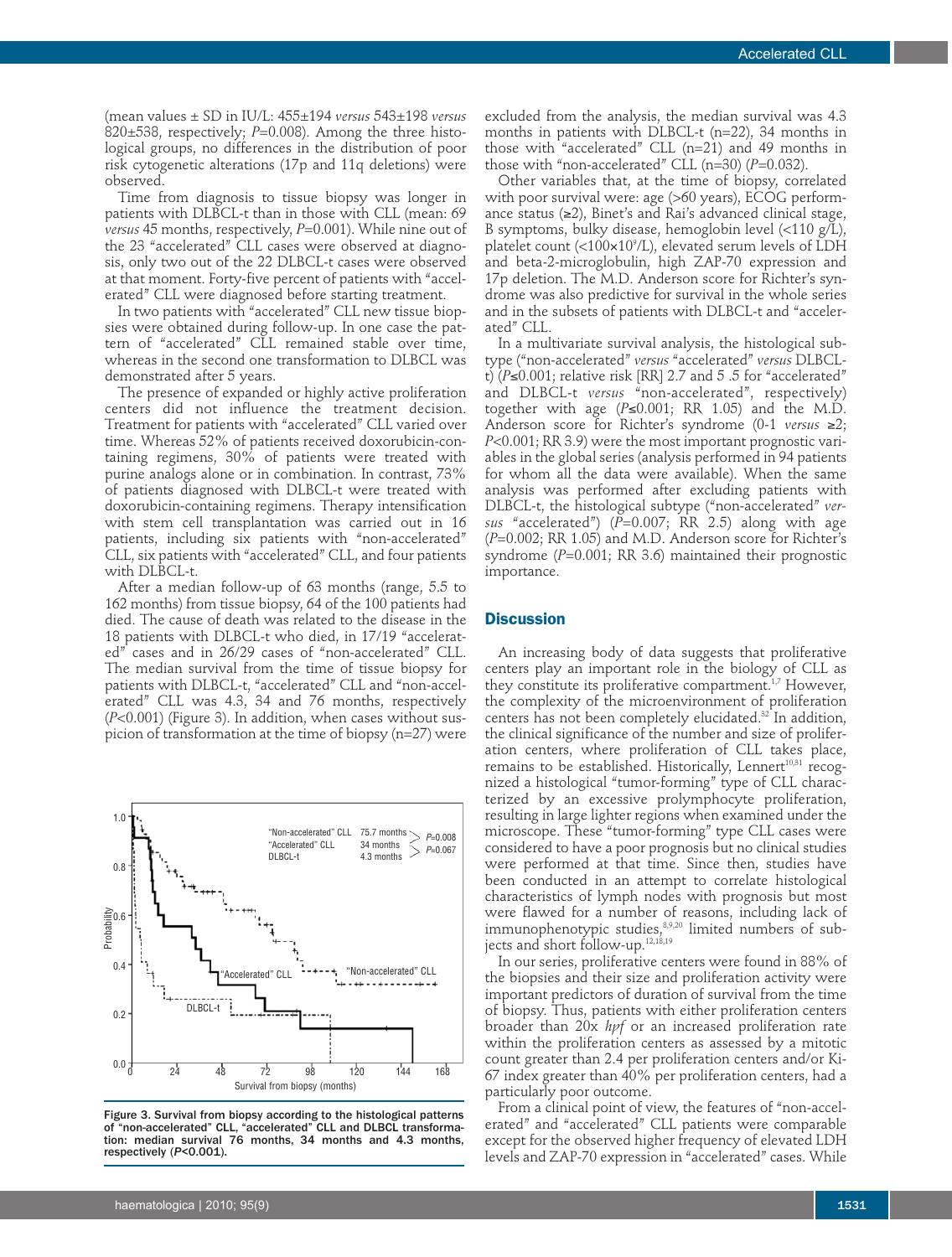the latter were also clinically undistinguishable from DLBCL-t cases, "accelerated" CLL was observed in around half of the cases early on in the clinical course of the disease, in untreated patients and mainly with nodal involvement. In contrast, DLBCL-t tended to occur later in the course of the disease, usually in pretreated patients and frequently in those with extranodal involvement. Moreover, survival curves for patients with "accelerated" CLL or DLBCL-t were different, although this difference did not reach statistical significance (34 months *versus* 4 months, *P*=0.07).

A predominance of poor prognostic markers was found in our series compared to in patients with standard CLL. 33,34 This is not unexpected since the main reason for performing a biopsy was the suspicion of histological transformation. An increasing number of p53-positive cases was found when comparing patients with "nonaccelerated" CLL to those with "accelerated" CLL and to those with DLBCL-t. Although the high frequency of p53 alterations has been extensively recognized in DLBCL transformation, 35,36 the relative small number of cases in the latter two subsets precludes any definitive conclusion.

"Accelerated" CLL probably reflects a biological state of tumor CLL cells characterized by a high proliferation resulting in an aggressive form of the disease and, hence, a poor prognosis.

Data obtained in the present work emphasize the importance of lymph node biopsy in CLL. As a general recommendation, all patients with a suspicion of clinical transformation and/or an aggressive clinical behavior (refractoriness to treatment, high cell turnover) should undergo tissue biopsy. Moreover, the identification of

"accelerated" CLL is easy in clinical practice since it is based on standard laboratory techniques and it should improve the clinical and therapeutic management of patients with CLL. Ideally, these observations should be confirmed by other groups. On the other hand, whether or not patients with "accelerated" CLL should immediately receive intensive treatment needs to be addressed in prospective clinical trials.

In conclusion, in this study we present easy-to-apply histological criteria to identify "accelerated" CLL and show that this form of disease is associated with poor prognostic features and short survival. Further studies are needed to clarify the molecular events underlying this form of the disease, its boundaries with disease transformation, and the most appropriate treatment approach for the patients.

# **Authorship and Disclosures**

AM, DM and EC performed the histological review; EG and XC collected clinical data; NV, MR, MC, JE, AL, AM, and PA provided study materials and patients; FB, AL, CR and EG performed the statistical analysis; EG, AM, FB, AL and EC designed the study; EG, AL, FB, EC and EM wrote the paper.

*The information provided by the authors about contributions from persons listed as authors and in acknowledgments is available with the full text of this paper at www.haematologica.org.*

*Financial and other disclosures provided by the authors using the ICMJE (www.icmje.org) Uniform Format for Disclosure of Competing Interests are also available at www.haematologica.org.*

#### **References**

- 1. Chiorazzi N, Rai KR, Ferrarini M. Chronic lymphocytic leukemia. N Engl J Med. 2005; 352(8):804-15.
- 2. Rozman C, Montserrat E. Chronic lymphocytic leukemia. N Engl J Med. 1995;333(16): 1052-7.
- 3. Swerdlow SH, Campo E, Harris NL, Jaffe ES, Pileri SA, Stein H, et al. WHO Classification of Tumours of Haematopoietic and Lymphoid Tissues. 4th ed. Lyon: International Agency for Research on Cancer; 2008.
- 4. Crespo M, Bosch F, Villamor N, Bellosillo B, Colomer D, Rozman M, et al. ZAP-70 expression as a surrogate for immunoglobulin-variable-region mutations in chronic lymphocytic leukemia. N Engl J Med. 2003;348(18):1764-75.
- 5. Dohner H, Stilgenbauer S, Benner A, Leupolt E, Krober A, Bullinger L, et al. Genomic aberrations and survival in chronic lymphocytic leukemia. N Engl J Med. 2000;343(26):1910-6.
- 6. Hamblin TJ, Davis Z, Gardiner A, Oscier DG, Stevenson FK. Unmutated Ig V(H) genes are associated with a more aggressive form of chronic lymphocytic leukemia. Blood. 1999;94(6):1848-54.
- 7. Caligaris-Cappio F, Ghia P. Novel insights in chronic lymphocytic leukemia: are we getting closer to understanding the patho-

genesis of the disease? J Clin Oncol. 2008; 26(27):4497-503.

- 8. Ben-Ezra J, Burke JS, Swartz WG, Brownell MD, Brynes RK, Hill LR, et al. Small lymphocytic lymphoma: a clinicopathologic analysis of 268 cases. Blood. 1989;73(2): 579-87.
- 9. Dick FR, Maca RD. The lymph node in chronic lymphocytic leukemia. Cancer. 1978;41(1):283-92.
- 10. Lennert K, Mohri N, Stein Hea. Malignant Lymphomas Other Than Hodgkin's Disease. Berlin-Heidelberg-New Springler-Verlag; 1978.
- 11. Schmid C, Isaacson PG. Proliferation centres in B-cell malignant lymphoma, lymphocytic (B-CLL): an immunophenotypic study. Histopathology. 1994;24(5):445-51.
- 12. Bonato M, Pittaluga S, Tierens A, Criel A, Verhoef G, Wlodarska I, et al. Lymph node histology in typical and atypical chronic lymphocytic leukemia. Am J Surg Pathol. 1998;22(1):49-56.
- 13. Damle RN, Ghiotto F, Valetto A, Albesiano E, Fais F, Yan XJ, et al. B-cell chronic lymphocytic leukemia cells express a surface membrane phenotype of activated, antigen-experienced B lymphocytes. Blood. 2002;99(11):4087-93.
- 14. Ginaldi L, De MM, Matutes E, Farahat N, Morilla R, Catovsky D. Levels of expression of CD19 and CD20 in chronic B cell leukaemias. J Clin Pathol. 1998;51(5):364-9.
- 15. Granziero L, Ghia P, Circosta P, Gottardi D,

Strola G, Geuna M, et al. Survivin is expressed on CD40 stimulation and interfaces proliferation and apoptosis in B-cell chronic lymphocytic leukemia. Blood. 2001;97(9):2777-83.

- 16. Lampert IA, Wotherspoon A, Van NS, Hasserjian RP. High expression of CD23 in the proliferation centers of chronic lymphocytic leukemia in lymph nodes and spleen. Hum Pathol. 1999;30(6):648-54.
- 17. Soma LA, Craig FE, Swerdlow SH. The proliferation center microenvironment and prognostic markers in chronic lymphocytic leukemia/small lymphocytic lymphoma. Hum Pathol. 2006;37(2):152-9.
- 18. Swerdlow SH, Murray LJ, Habeshaw JA, Stansfeld AG. Lymphocytic lymphoma/Bchronic lymphocytic leukaemia–an immunohistopathological study of peripheral B lymphocyte neoplasia. Br J Cancer. 1984;50(5):587-99.
- 19. Asplund SL, McKenna RW, Howard MS, Kroft SH. Immunophenotype does not correlate with lymph node histology in chronic lymphocytic leukemia/small lymphocytic lymphoma. Am J Surg Pathol. 2002;26(5): 624-9.
- 20. Morrison WH, Hoppe RT, Weiss LM, Picozzi VJ Jr, Horning SJ. Small lymphocytic lymphoma. J Clin Oncol. 1989;7(5):598- 606.
- 21. Cheson BD, Bennett JM, Grever M, Kay N, Keating MJ, O'Brien S, et al. National Cancer Institute-sponsored Working Group